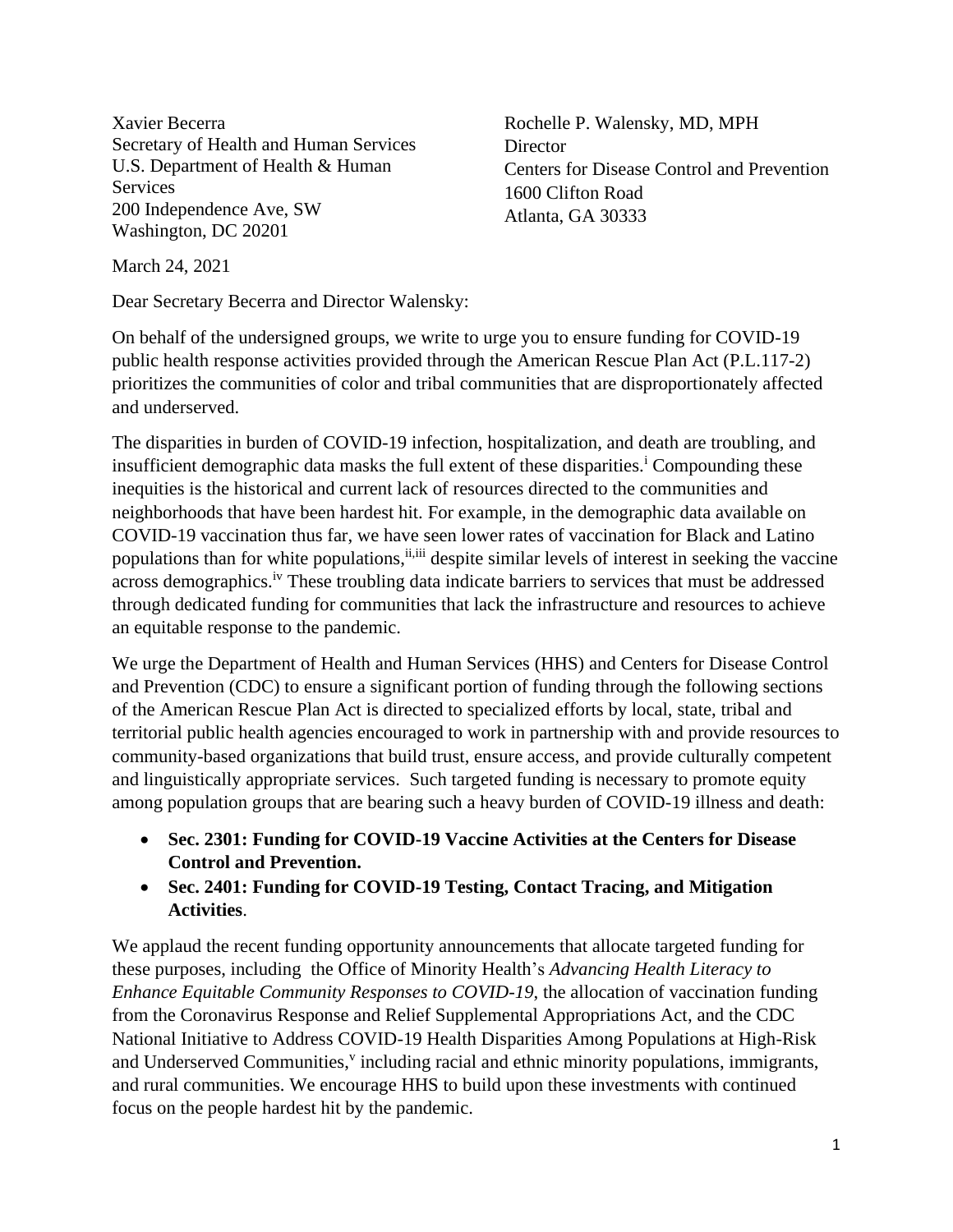Sincerely, Alliance Medical Center American Academy of Family Physicians American Academy of Pediatrics American Association of Colleges of Nursing American Association of Colleges of Osteopathic Medicine American Association on Health and Disability American College of Clinical Pharmacy American Federation of State, County & Municipal Employees American Federation of Teachers American Heart Association American Lung Association American Medical Student Association American Muslim Health Professionals American Physical Therapy Association American Public Health Association American Society for Microbiology American Thoracic Society Asian & Pacific Islander American Health Forum Association for Prevention Teaching and Research Association of American Medical Colleges Association of Maternal & Child Health Programs Association of Public Health Laboratories Association of Schools Advancing Health Professions Association of Schools and Programs of Public Health Asthma and Allergy Foundation of America Big Cities Health Coalition Campaign for Tobacco-Free Kids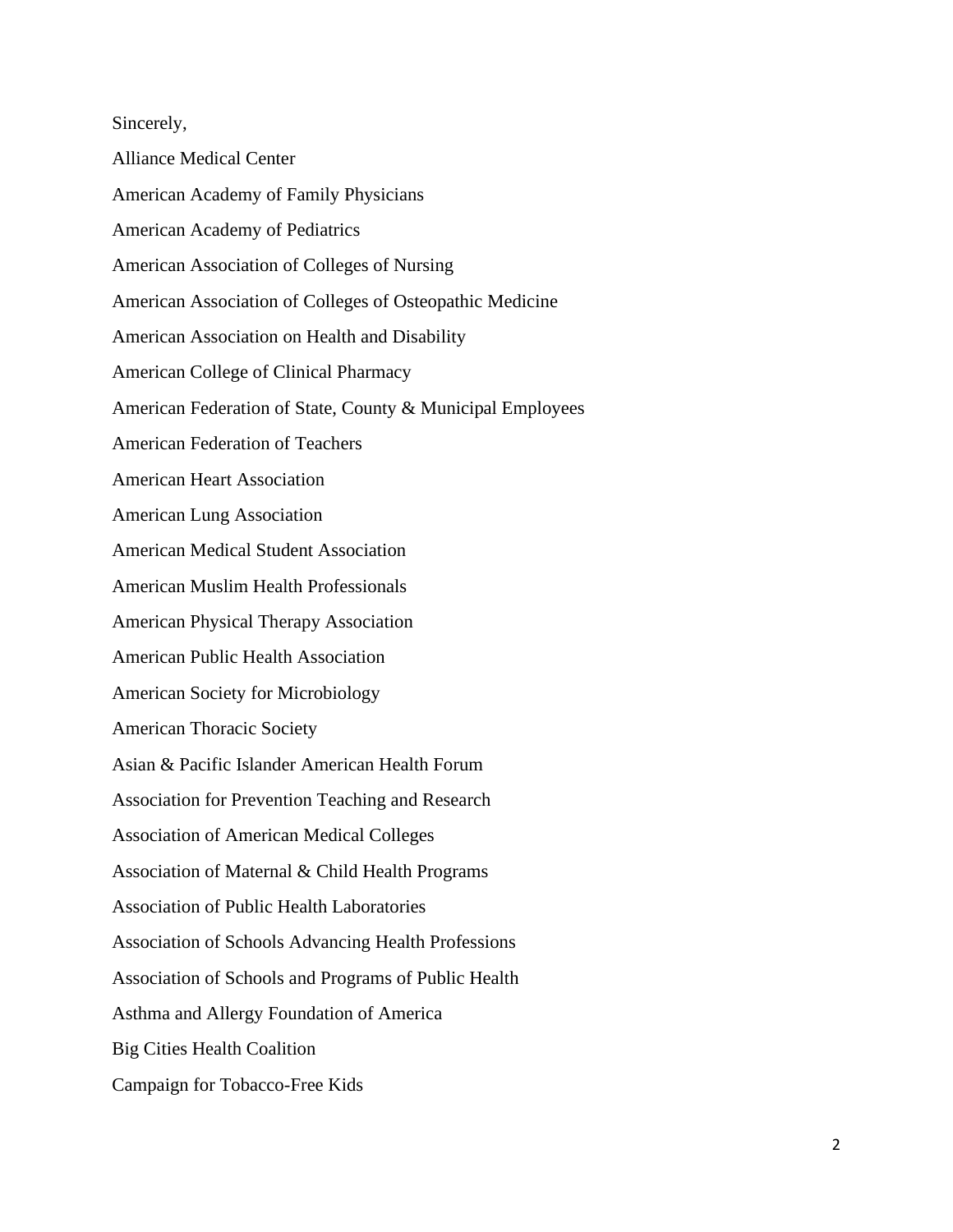Center for Law and Social Policy (CLASP) Center for LGBTQ Economic Advancement & Research Children's HealthWatch Commissioned Officers Association of the U.S. Public Health Service, Inc. (COA) Community Catalyst Congregation of Our Lady of Charity of the Good Shepherd, U.S. Provinces Endocrine Society Epilepsy Foundation Families USA Healthcare Ready HIV Medicine Association Human Rights Watch Infectious Diseases Society of America Justice in Aging Lakeshore Foundation NASTAD National Advocacy Center of the Sisters of the Good Shepherd National Association of Pediatric Nurse Practitioners National Association of State Emergency Medical Services Officials National Council of Asian Pacific Islander Physicians National Association of County and City Health Officials National Family Planning & Reproductive Health Association National Foundation for Infectious Diseases (NFID) National Hispanic Medical Association National Immigration Law Center National League for Nursing National Network for Arab American Communities National Network of Public Health Institutes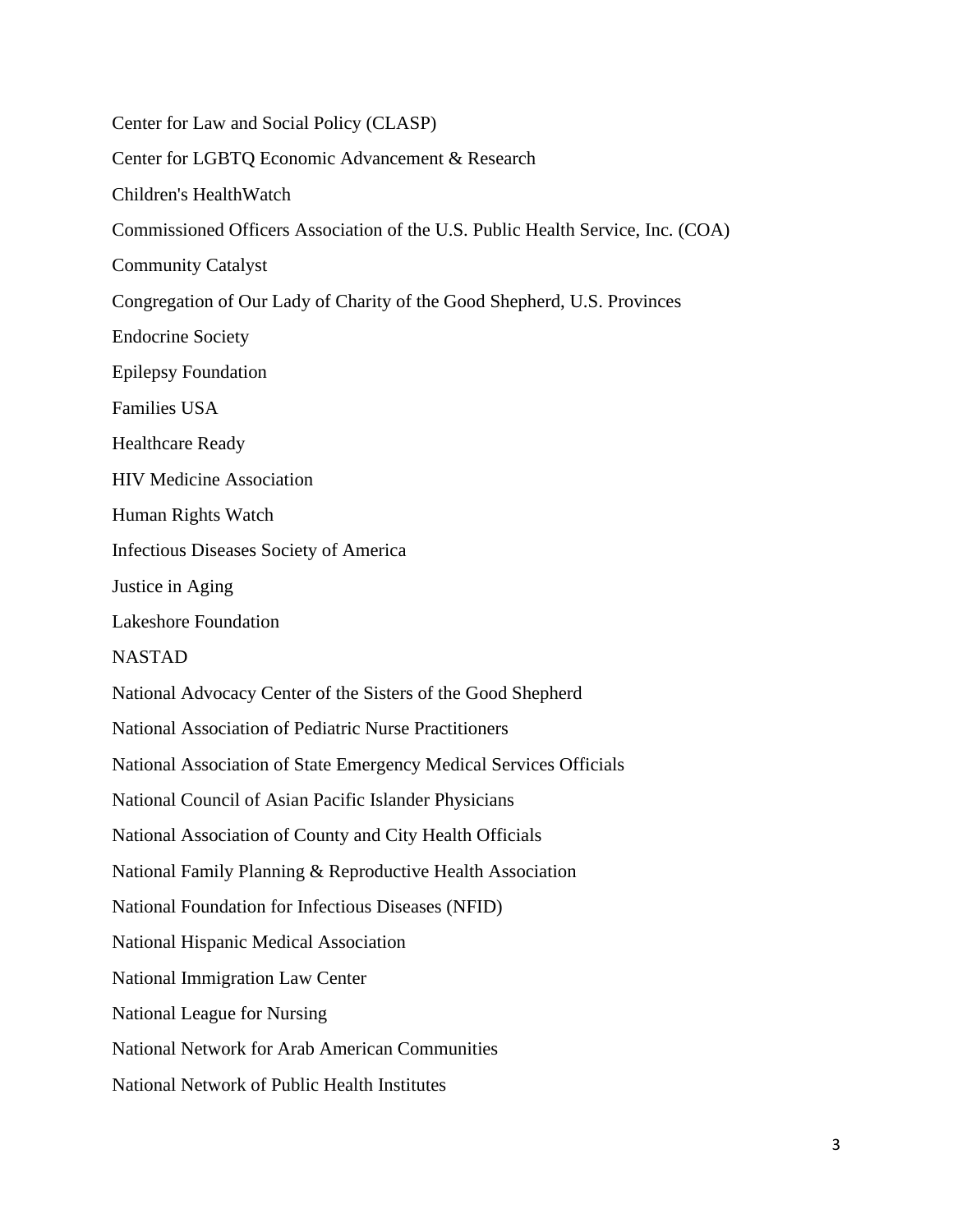National Partnership for Women & Families National Urban League National Working Positive Coalition Peggy Lillis Foundation People For the American Way Physicians for Reproductive Health Prevent Blindness Prevention Institute Public Advocacy for Kids (PAK) Public Health Accreditation Board Public Health Institute Research!America RESULTS Safe States Alliance Share Our Strength Society for Maternal-Fetal Medicine Southern Poverty Law Center The AIDS Institute The Praxis Project The Workers Circle Trust for America's Health Truth Initiative UnidosUS Vaccinate Your Family

<sup>i</sup> [https://www.cdc.gov/coronavirus/2019-ncov/covid-data/investigations-discovery/hospitalization-death-by-race](https://www.cdc.gov/coronavirus/2019-ncov/covid-data/investigations-discovery/hospitalization-death-by-race-ethnicity.html)[ethnicity.html](https://www.cdc.gov/coronavirus/2019-ncov/covid-data/investigations-discovery/hospitalization-death-by-race-ethnicity.html) (accessed March 12, 2021)

<sup>&</sup>lt;sup>ii</sup>Latest Data on COVID-19 Vaccinations Race/Ethnicity. Kaiser Family Foundation, March 3, 2021. <https://www.kff.org/coronavirus-covid-19/issue-brief/latest-data-on-covid-19-vaccinations-race-ethnicity/> (accessed March 12, 2021)